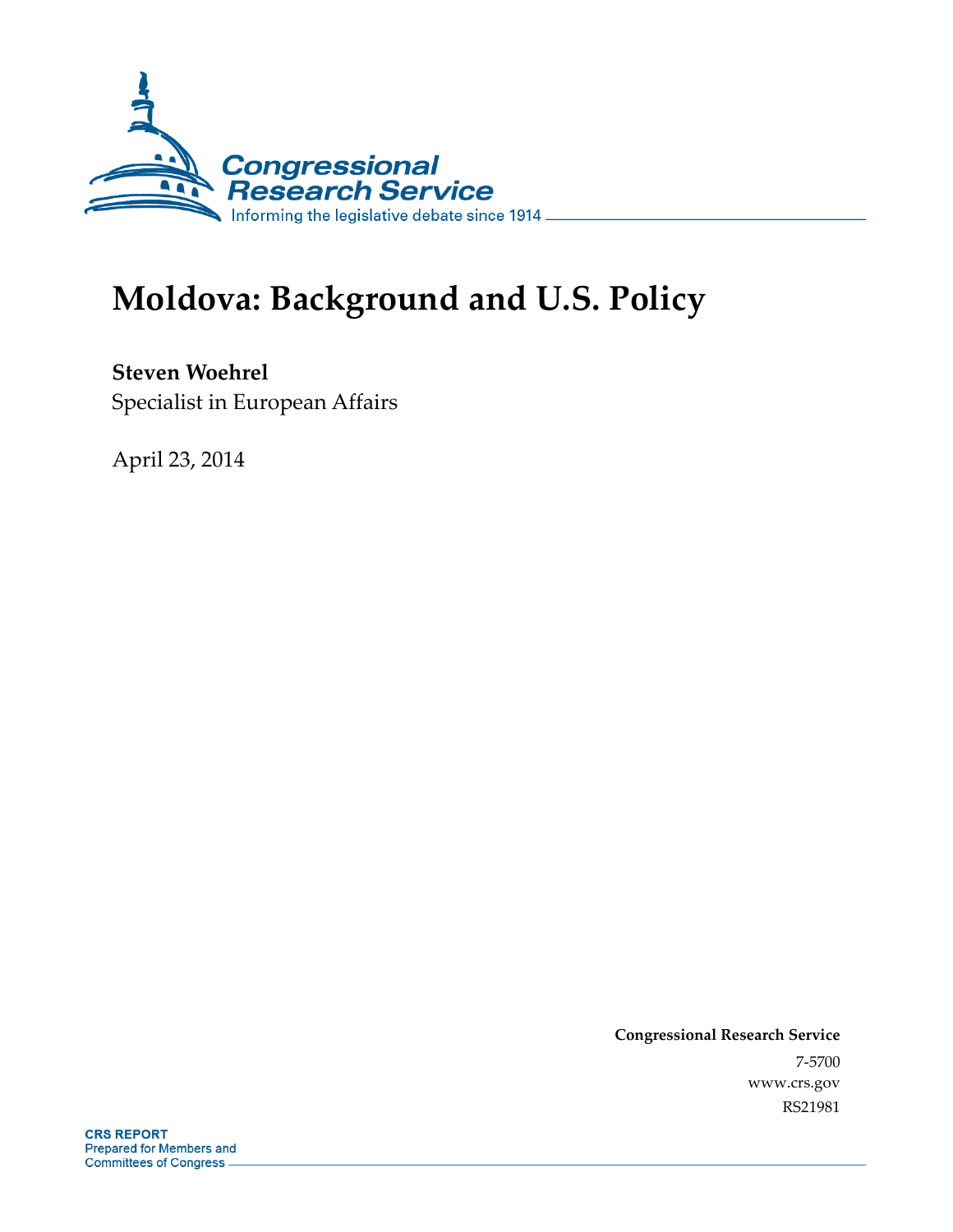### **Summary**

Although a small country, Moldova has been of interest to U.S. policy makers due to its position between NATO and EU member Romania and strategic Ukraine. In addition, some experts have expressed concern about Russian efforts to extend its hegemony over Moldova through various methods, including a troop presence, manipulation of Moldova's relationship with its breakaway Transnistria region, and energy supplies and other economic links. Moldova's political and economic weakness has made it a source of organized criminal activity of concern to U.S. policy makers, including trafficking in persons. U.S. and Moldovan experts have expressed concern about whether Russian President Putin's annexation of Crimea and attempted destabilization of eastern Ukraine presages a similar effort toward Moldova, including Russian recognition of the independence of Transnistria.

After July 2009 parliamentary elections, a group of opposition parties to the then-ruling Party of Communists of the Republic of Moldova (PCRM) formed a governing coalition that pledged to carry out reforms with the goal of closer integration with the European Union. There are few ideological differences among the governing parties, which are mainly vehicles for key political leaders and politically connected big businessmen. New parliamentary elections are expected to be held in November 2014.

Moldova is Europe's poorest country, according to the World Bank. Moldova's GDP grew by a rapid 8.9% in 2013, spurred by strong consumer spending and a good agricultural harvest, rebounding from a drought the previous year. Growth in 2014 may be affected by the unstable situation in neighboring Ukraine and a possible slowdown in Russia due to the threat of sanctions against that country.

As a self-declared neutral country, Moldova does not seek NATO membership, but participates in NATO's Partnership for Peace (PFP) program. In June 2014, Moldova expects to sign an Association Agreement with the European Union (EU), which includes a free trade agreement, and closer cooperation in a wide variety of spheres. Moldova hopes to become a candidate for EU membership, although the EU is unlikely to accept Moldova in the foreseeable future, due to Moldova's poverty, the EU's own internal challenges, and possibly also due to concerns that it would set a precedent for the candidacy of other former Soviet states, such as Ukraine.

The United States and Moldova have enjoyed good relations since the country's independence in 1991. In a signal of U.S. support, Secretary of State John Kerry visited Moldova on December 4, 2013, to congratulate the country on initialing its Association Agreement with the EU in Moldova. The United States and the EU are working to enhance market opportunities for wine and other Moldovan products in part in order to reduce the impact of current and possible future Russian embargoes. During a visit to Moldova on March 30, Assistant Secretary of State Victoria Nuland confirmed U.S. support for Moldova's path toward European integration and for continued U.S. aid for anti-corruption efforts, strengthening border security (for which Ms. Nuland announced an additional \$10 million in U.S. aid), boosting Moldovan exports (including Moldovan wines), energy security, and other areas. The  $112<sup>th</sup>$  Congress addressed a long-standing Moldovan concern by adopting legislation to grant the country permanent normal trade relations (PNTR) with the United States (P.L. 112-208).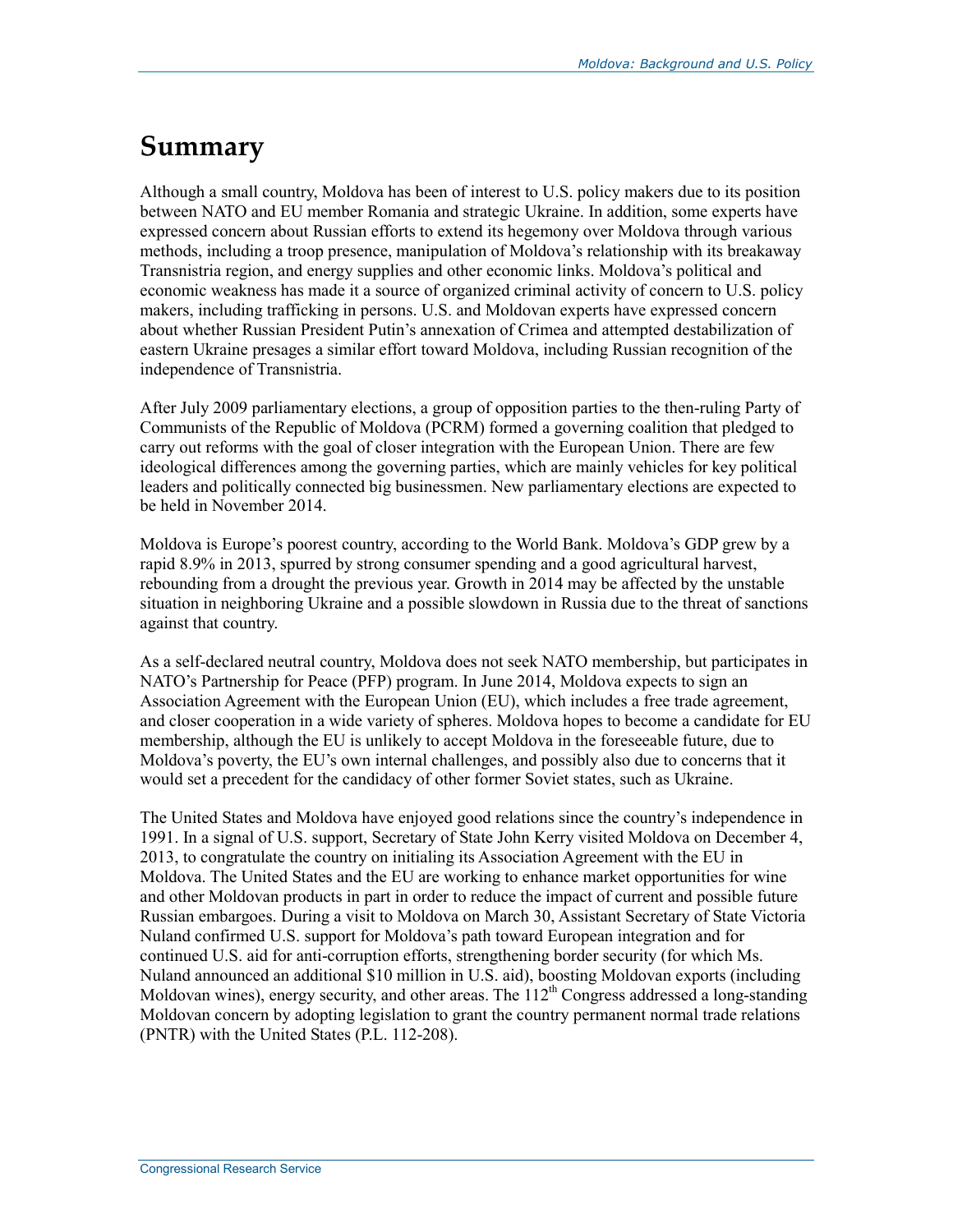## **Contents**

### Figures

|--|--|--|--|--|

#### Contacts

|--|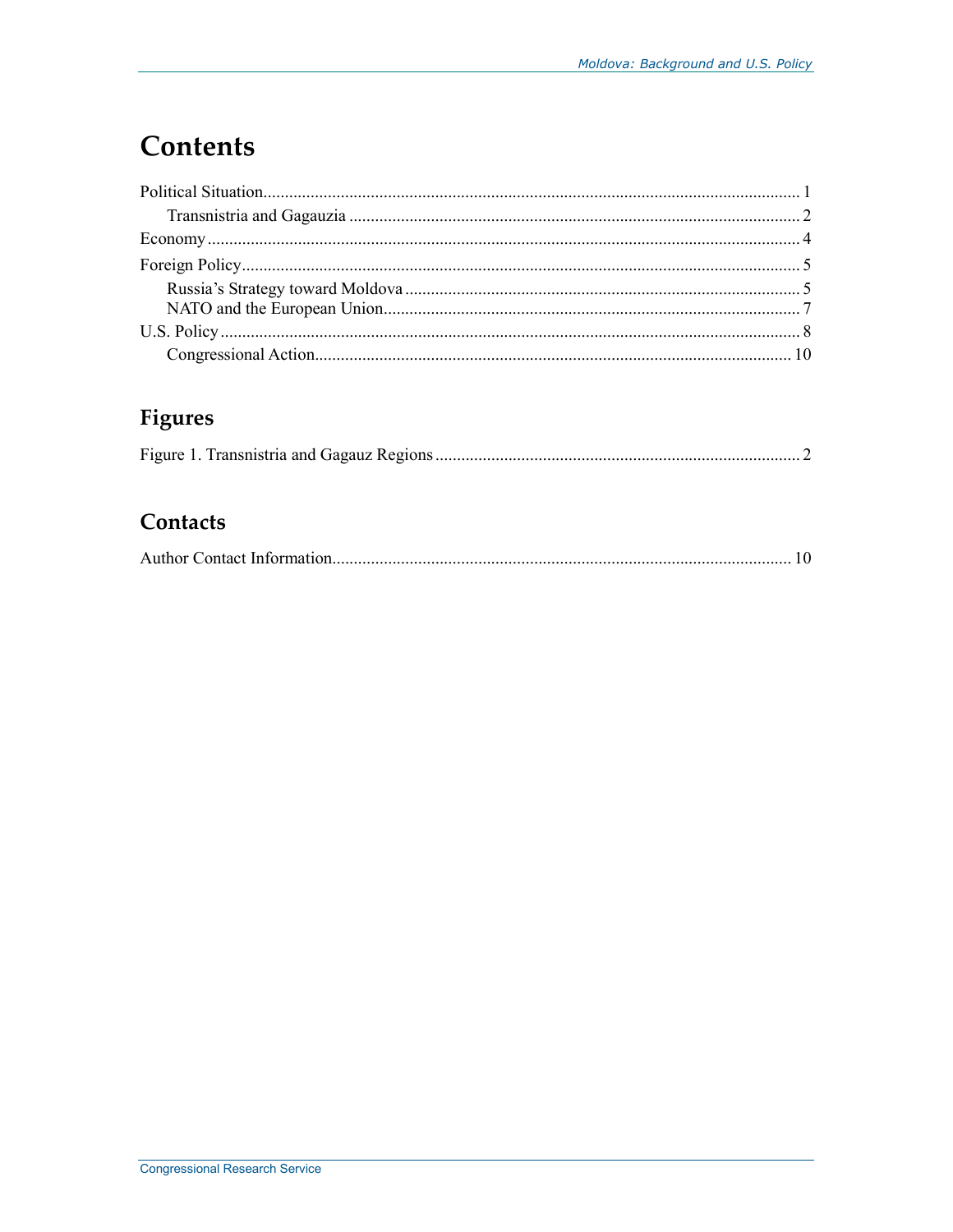## **Political Situation**

Although a small country with a population of just over 3.6 million people, Moldova has been of interest to U.S. policy makers due to its position between NATO and EU member Romania and strategic Ukraine. Some experts have expressed concern about Russian efforts to extend its hegemony over Moldova through various methods, including a troop presence, manipulation of Moldova's relationship with its breakaway Transnistria region, and energy supplies and other trading links. Moldova's political and economic weakness has made it a source of organized criminal activity of concern to U.S. policy makers, including trafficking in persons.

The Party of Communists of the Republic of Moldova (PCRM) held power in Moldova for most of the 2000s after winning parliamentary elections in 2001, 2005, and April 2009. The PCRM's leader is Vladimir Voronin, who was elected by the parliament as president of Moldova during the period of the PCRM's rule.

After July 2009 parliamentary elections, a group of opposition parties formed a new governing coalition, the Alliance for European Integration. As its name suggests, the AEI was pledged to carry out reforms with the goal of closer integration into Europe. In March 2012, the parliament elected Nicolae Timofti as president of Moldova. Timofti was a judge with long experience in the Moldovan judicial system dating back to the Soviet era. He had a very low political profile, which may have been a major consideration in his selection.

There are few ideological differences among the governing parties, which are mainly vehicles for key political leaders and politically-connected big businessmen. A scandal over an apparently accidental death in a hunting accident involving high-ranking judiciary officials in December 2012 caused unseemly, public infighting among party leaders, ending in the government's collapse in March 2013.

The coalition was reconstituted in May 2013, in part because the European Union urged Moldovan leaders to reassemble the coalition in order to keep the country's European integration prospects on track. It controls 53 of the 101 seats in the parliament. It is composed of the Liberal Democrats, the Democratic Party, and the Liberal Reformist Party. Iurie Leanca of the Liberal Democrats is Prime Minister. Igor Corman of the Democratic Party is chairman of the parliament. The largest opposition party, the PCRM, holds 34 seats. New parliamentary elections are expected in November 2014.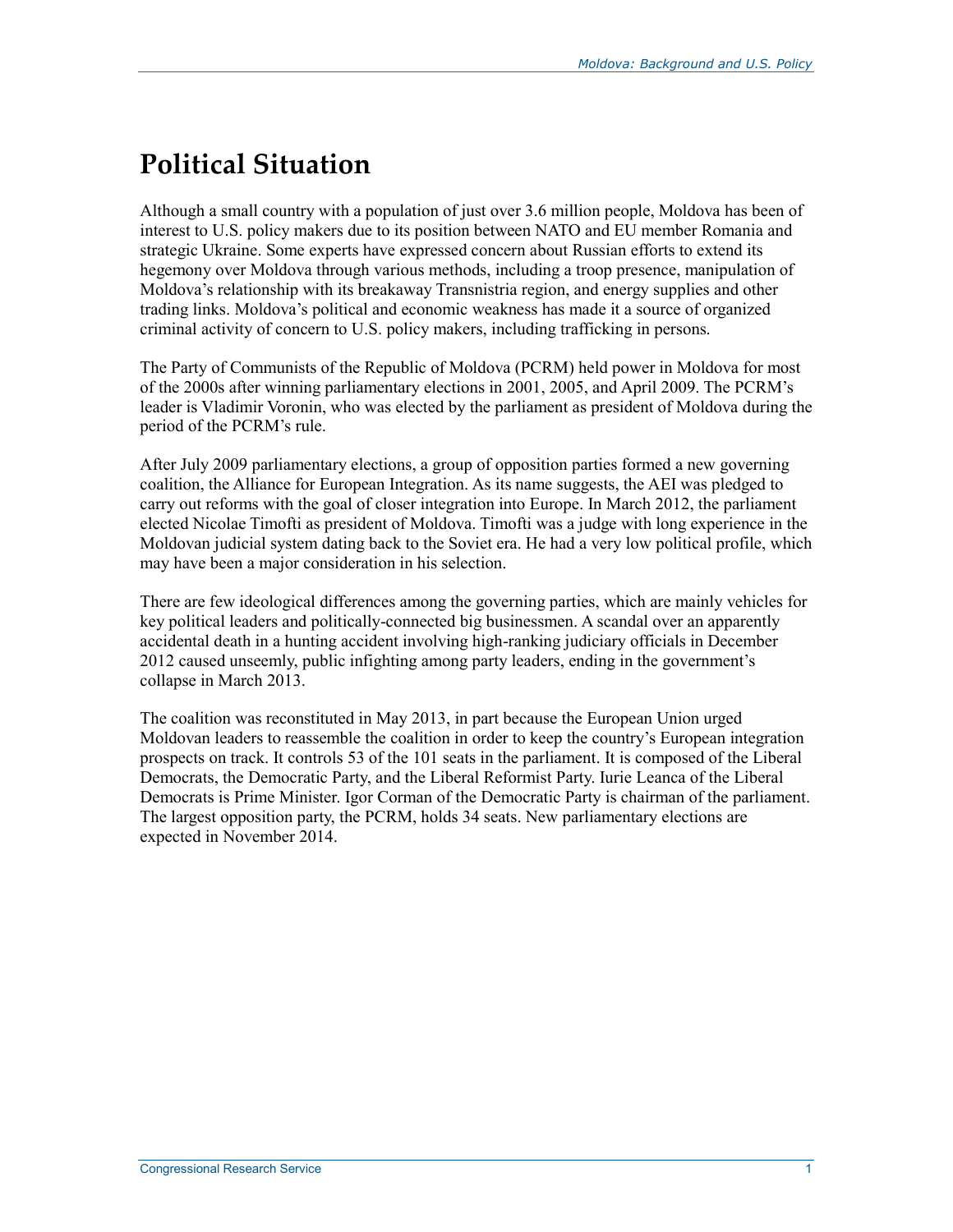#### **Transnistria and Gagauzia**

Conflict between Moldovan forces and those of the breakaway "Dniestr Republic" (a separatist entity proclaimed in 1990 by ethnic Russian local officials in the Transnistria region of Moldova, also referred to as Transnistria) erupted in March 1992. Hundreds of people died in the violence.

A cease-fire was declared in July 1992 that provided for Russian, "Dniestr Republic," and Moldovan peacekeepers to patrol a "security zone" between the two regions. Each of the peacekeeping contingents has roughly 400 personnel. They are overseen by a Joint Control Commission, which includes the three sides, as well as the OSCE as an observer.

The causes of the conflict are complex, involving issues of national identity and maneuvering for power and wealth among elite groups. Ethnic Russians and Ukrainians together make up a majority of Transnistria's population of fewer than 500,000 persons, while Moldovans are the single largest ethnic group, at 40%.



#### **Figure 1. Transnistria and Gagauz Regions**

Source: Map Resources. Adapted by CRS.

Many analysts believe a significant factor obstructing a settlement is the personal interests of the leaders of the "Dniestr Republic" and associates in Moldova, Russia, and Ukraine, who control the region's economy. They also allegedly profit from illegal activities that take place in Transnistria, such as smuggling and human trafficking. The 2013 State Department human rights report sharply criticized the poor human rights record of the "Dniestr Republic," noting its record of harassment of political opponents, independent media, many religious groups, and Romanian speakers.

Negotiations over the degree of autonomy to be accorded the Transnistria region within Moldova have been stalled for many years. The two sides have negotiated over Transnistria's status with the mediation of Russia, Ukraine, and OSCE. In 2005, at the urging of Ukraine and Moldova, the United States and the European Union joined the talks as observers, resulting in what is called the " $5+2$ " format. From 2006 until late 2011, formal  $5+2$  talks were not held, due to Transnistrian leaders' anger at Moldova's cooperation with the EU and Ukraine to monitor Moldova's Transnistria border with Ukraine, in an effort to deter smuggling. Informal 5+2 consultations were held regularly, however. Expert groups discussed confidence-building measures between the two sides, but no progress occurred on larger political questions. Formal 5+2 talks resumed in late 2011, with some progress in confidence-building measures, but none on political status.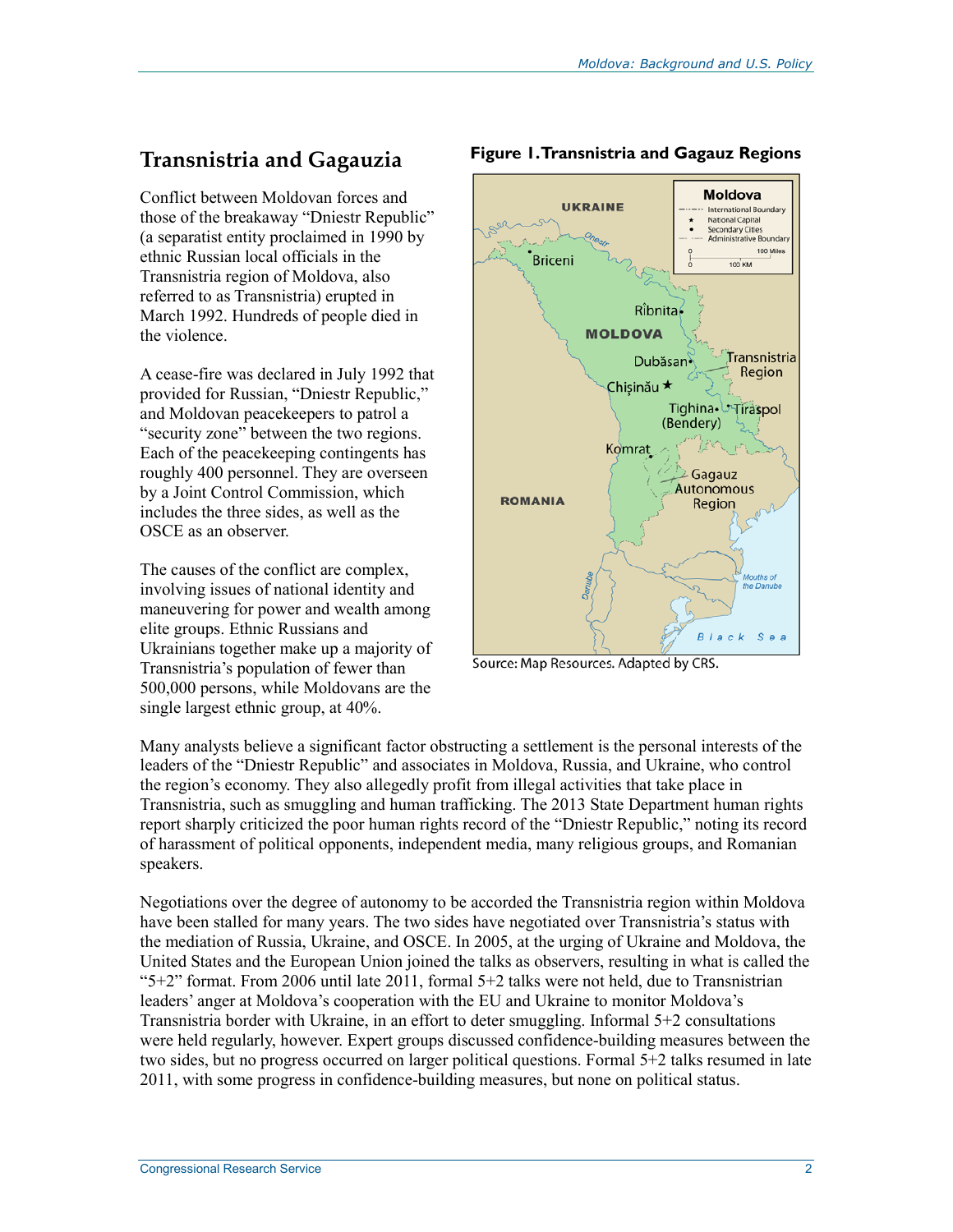The Moldovan leadership favors a substantial degree of autonomy for Transnistria, but only as part of a united Moldova. It is seeking the withdrawal of all foreign (i.e., Russian) troops from Transnistria and the replacement of the current peacekeeping force by civilian observers, preferably led by the EU. In an effort to secure Russian support for a resolution, Moldova is willing to reaffirm its military neutrality. Moldovan leaders are also reportedly willing to guarantee Russian property rights in Transnistria as part of a deal. They have also said that they hope to improve the climate for Transnistria's reintegration into Moldova by improving nongovernmental, person-to-person links between the people in Transnistria and the rest of Moldova. They also hope that Moldova's growing integration with the EU will increase Moldova's attractiveness to people living in Transnistria.

For their part, Transnistrian leaders reject autonomy. In September 2006, Transnistria held a referendum on independence and union with Russia, which passed with 97% of the vote. The Transnistrian leadership demanded that Russia recognize the independence of their republic, as Moscow did with Abkhazia and South Ossetia, two secessionist regions in Georgia, in 2008. Russia rejected these entreaties, however.

In 2011, Yevgeni Shevchuk was elected "president" of Transnistria, beating longtime hardline leader Igor Smirnov in a runoff vote. Observers have characterized the election as a vote by people in Transnistria for a normal life, as opposed to the image of a besieged fortress projected by the Smirnov leadership. Shevchuk made a clean sweep of the government, replacing supporters of the former regime, often with young people who have grown up in a de facto independent Transnistria, never having felt themselves as part of Moldova or the Soviet Union. Shevchuk called for focusing on practical issues such as lifting trade restrictions between Transnistria and Moldova, and restoring communications links such as trains and telephone service.

Moldovan leaders have hoped progress on these small steps will eventually lead to progress on the issue of Transnistria's status. However, that appears unlikely. Shevchuk has rejected discussing the status issue at the 5+2 talks and stressed his support for Transnistria's independence. He has rejected Moldova's call to replace the multinational peacekeeping force stationed between Transnistria and right-bank Moldova with a civilian mission, saying that the Russian troops there as part of the force protect Transnistria's security. He has called for closer economic integration between Russia and Transnistria, including Transnistria's eventual membership in the Russian-led Customs Union and Eurasian Union. After Russia's annexation of Crimea in March 2014, Transnistrian leaders again asked Russia to recognize their regime as an independent country.

Gagauzia is a small region in southern Moldova with a population of a little over 160,000, where the Gagauz (an Orthodox Christian, Turkic-speaking people) form the majority. Tensions in the late Soviet and early post-Soviet period between the region's leaders and the Moldovan central government were reduced in 1994, when the Moldovan parliament adopted a law establishing Gagauzia as a "national-territorial autonomous unit" within Moldova. The region has its own elected legislative and executive authorities and would be entitled to secession from Moldova in the case of Moldova's unification with Romania.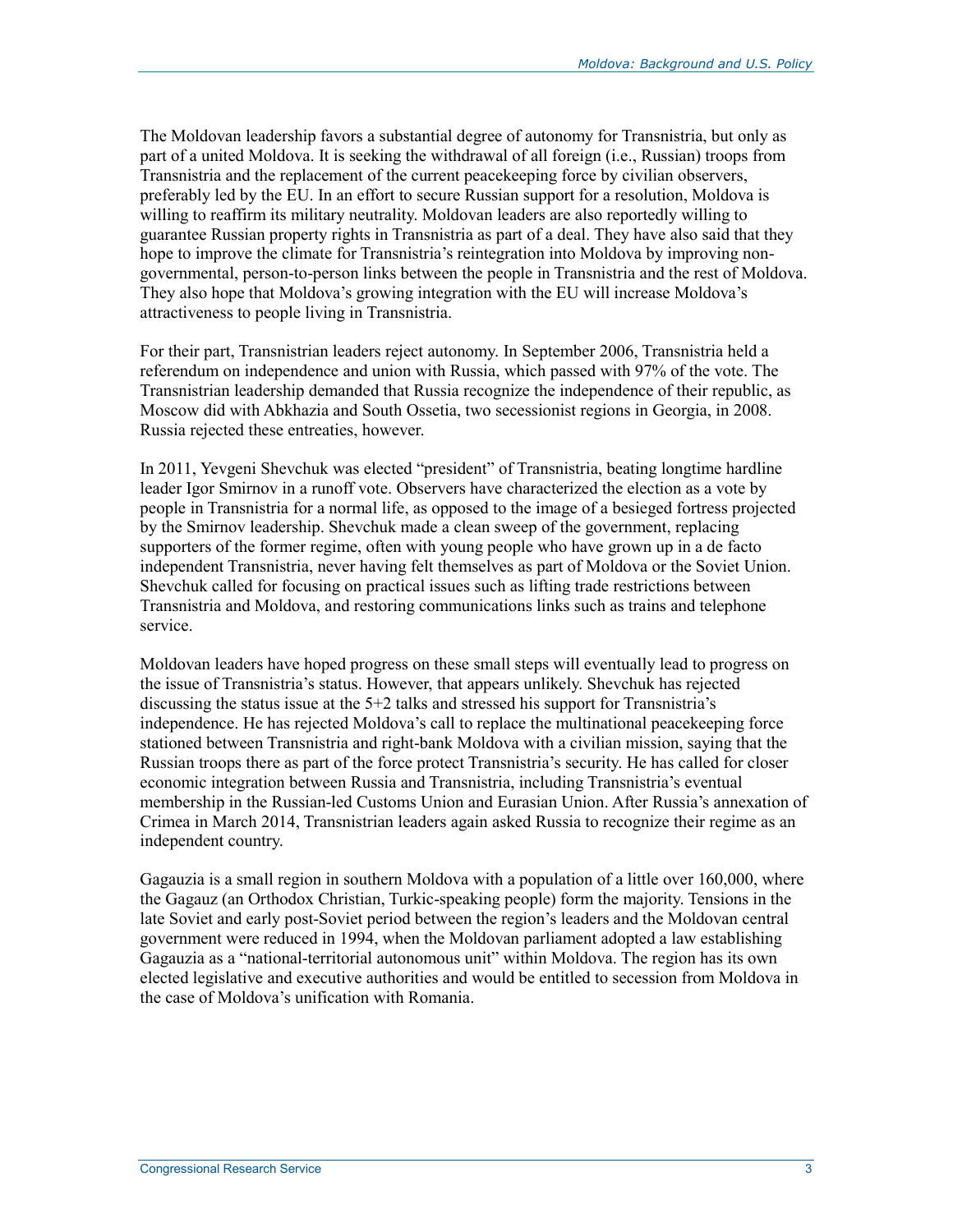### **Economy**

According to the World Bank, Moldova's per capita Gross National Income of \$1,980 in 2011 makes it the poorest country in Europe. More than one-fifth of the country's population lives in poverty. More than one-quarter of Moldova's economically active population works abroad. Remittances from those working abroad amounted to 20% of the country's Gross Domestic Product in 2011, according to the Economist Intelligence Unit.

Moldova's main natural resource is its rich soil. Agriculture, especially fruit, wine, and tobacco, plays an important role in Moldova's economy. In 2011, agriculture accounted for 12% of GDP, 41% of exports, and 28% of employment in Moldova. Most of Moldova's industry is located in the breakaway Transnistria region. Transnistria's economy has also suffered as a result of the global economic crisis, resulting in large-scale emigration. Transnistria's economy is dependent on remittances from Transnistrians working abroad and on aid from Russia, including direct aid and indirect subsidies in the form of unpaid debts for energy supplies.

The global financial crisis had a negative impact on Moldova. The leu, Moldova's currency, weakened and remains under pressure. Remittances dropped, as Moldovan emigrants lost jobs in other hard-hit countries. Foreign direct investment also dropped sharply. Moldova's GDP dropped by 6% in 2009, but rebounded to grow by 6.9% in 2010 and 6.5% in 2011. However, GDP contracted by 0.8% in 2012, due to the slowdown in the Eurozone.

In 2013, Moldova's GDP grew by a rapid 8.9%, spurred by strong consumer spending and a good agricultural harvest, as compared to a drought the previous year. The weakening Moldovan currency has also boosted exports. Growth in 2014 may be affected somewhat by the unstable situation in neighboring Ukraine and a possible slowdown in Russia due to the threat of sanctions against that country. Despite a Russian ban on Moldovan wine imports, Russia still accounts for a quarter of Moldova's exports.<sup>1</sup>

In 2010, the Moldovan government unveiled a medium-term economic reform plan, dubbed "Rethink Moldova." The plan is aimed at improving the business climate in the country; increasing exports, including agricultural exports; and upgrading the country's infrastructure. International donors, including the International Monetary Fund, the World Bank, the European Union, and the United States, pledged \$2.6 billion for the period 2010-2013 to implement the plan. The country's prospects for increased foreign investment remain hindered by serious problems with corruption and shortcomings in the rule of law. However, Moldova ranked  $81<sup>st</sup>$  out of 183 countries in a 2012 World Bank ranking on ease of doing business, a significant improvement over its past rankings.

<sup>&</sup>lt;u>.</u> 1 Economist Intelligence Unit report on Moldova, April 9, 2014.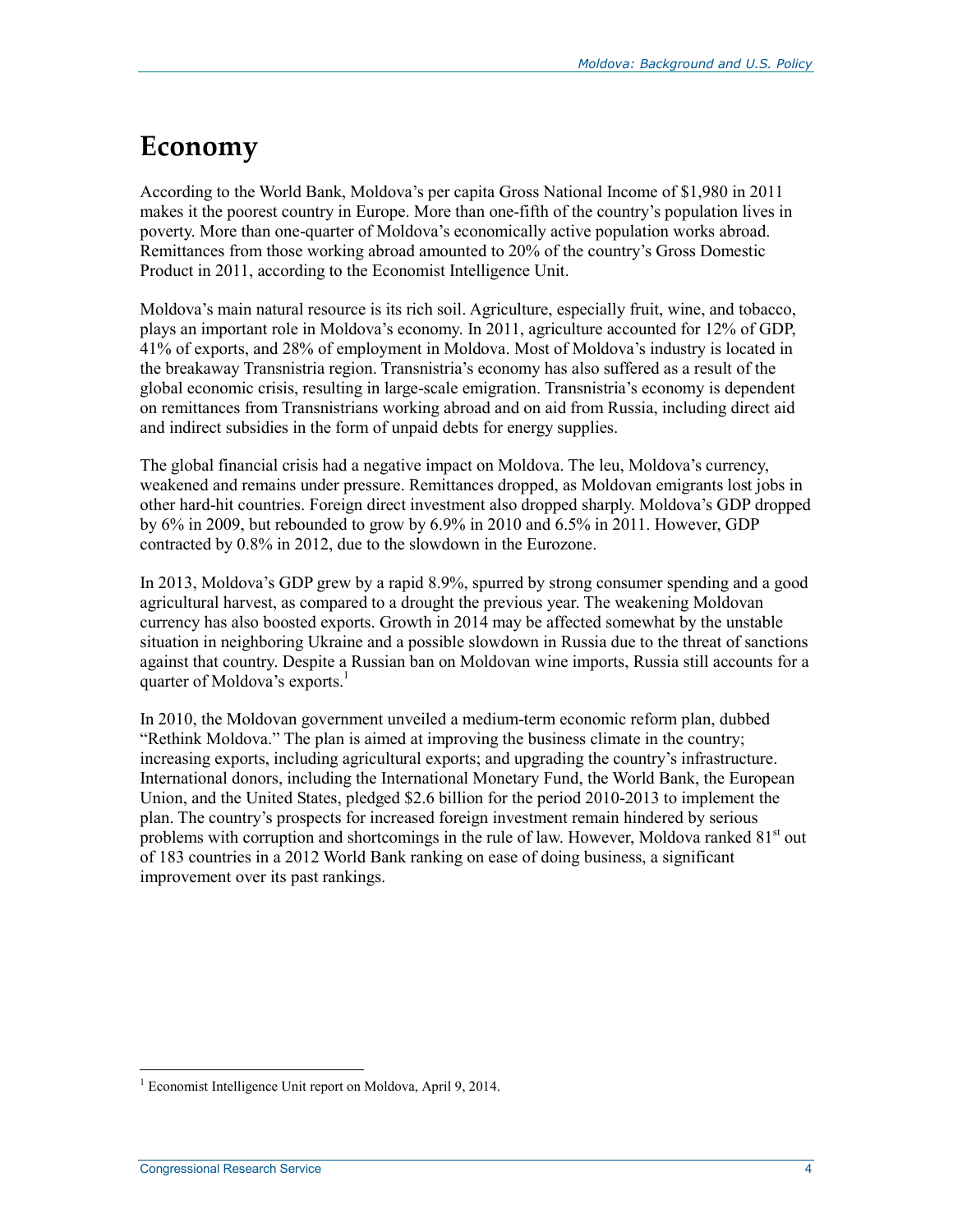### **Foreign Policy**

#### **Russia's Strategy toward Moldova**

A key goal of Russia's policy toward Moldova has been to block moves by Moldova toward Euro-Atlantic integration. Moldova is a neutral country that does not seek NATO membership. It is a member of NATO's Partnership for Peace program. Russia has objected to cooperation between NATO and Moldova, and influential Russian politicians have claimed, apparently falsely, that Moldova is secretly seeking NATO membership. Russian officials have also echoed charges made by Transnistrian and Gagauz leaders that Moldova intends to unite with neighboring Romania. However, Moldovan leaders have strongly rejected unification with Romania. Public opinion polls and recent election results for pro-unification parties have shown Moldovan support for union with Romania at 10% or less.

Russia urged Moldova not to initial its Association Agreement with the EU in November 2013 and instead to join the Customs Union Moscow has formed with Belarus and Kazakhstan. Russia has imposed de facto economic sanctions against Moldova, perhaps in order to give it a sample of what it could expect if it initialed and then signed the Association Agreement. In September 2013, Russia banned imports of Moldovan wine and spirits, allegedly on health grounds, repeating a similar tactic it had pursued between 2005 and 2007. The European Union responded to the most recent Russian move by abolishing quotas that it had placed on Moldovan wine exports to the EU. In April 2014, Russia banned Moldovan pork products, again allegedly for health reasons.

Russia has also used Moldova's energy dependency to exert pressure on Chisinau. More than 90% of Moldova's energy imports come from Russia. Moldova has accumulated large debts to Russian energy firms, which has provided Russia with leverage. On January 1, 2006, Gazprom cut off natural gas supplies to Moldova, after Moldova rejected Gazprom's demand for a doubling of the price Moldova pays for natural gas. Gazprom restored supplies on January 17, in exchange for a slightly smaller price increase. Moldova also agreed to give Gazprom, already the majority shareholder, a higher equity stake in Moldovagaz, which controls Moldova's natural gas pipelines and other infrastructure. Gazprom also sought to complete the purchase of Transnistria's stake in Moldovagaz.

Moldova continues to face pressure from Gazprom. As a signatory to the Energy Community Treaty, Moldova is obliged to implement the EU's Third Energy Package, which prohibits an energy supplier from monopolizing the pipelines used to transport that energy. Gazprom strongly objects to this policy and has tried to secure an exemption from it. Other difficult issues between Moldova and Gazprom include Moldova's gas debts, which are mainly those of Transnistria, for which Moldovagaz is currently responsible. Moldova is also trying to secure a lower gas price, so far without success. Gazprom has offered a lower price if it is exempted from the Third Energy Package.

Russia has also taken steps against some of the large number of Moldovan labor migrants (estimates range as high as 400,000 persons) living in Russia by more strict enforcement of rules against short-term visa overstays. Remittances from Moldovans working abroad (more than half of them in Russia) account for nearly a quarter of Moldova's gross domestic product, according to the World Bank.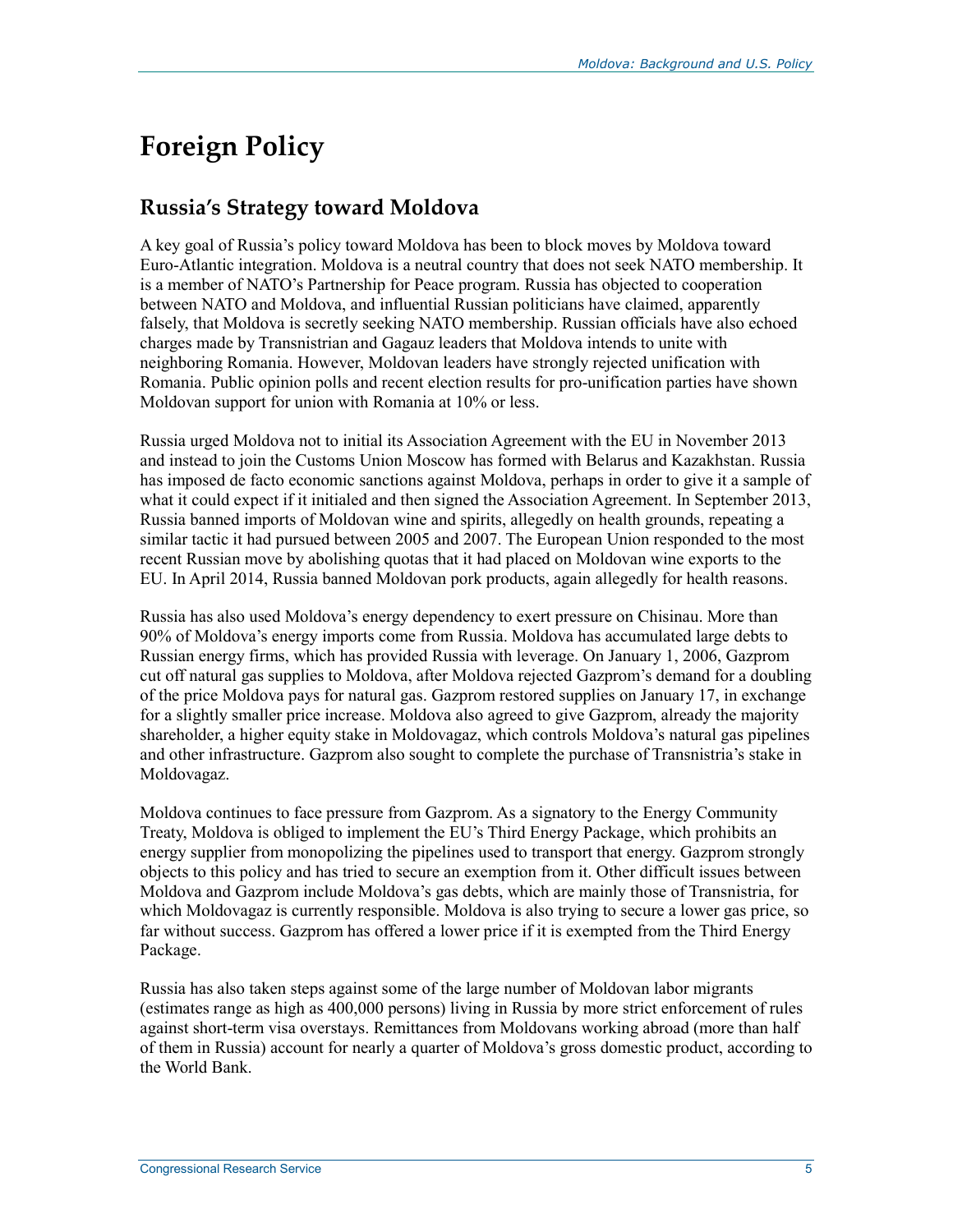Finally, many analysts believe that Russia is trying to undermine the current Moldovan government by playing on the country's political and territorial fractures. The Transnistria issue is complicated by the continued presence of about 1,500 Russian troops in the breakaway region (including the approximately 400-person peacekeeping contingent in the security zone), as well as huge stockpiles of weapons and ammunition. Russia has refused to honor commitments it made at the 1999 OSCE summit in Istanbul to withdraw its forces from Moldova. Russian leaders have conditioned the withdrawal of Russian troops and weapons stocks on the resolution of Transnistria's status. Russia has provided financial support to Transnistria, including grants and loans as well as energy supplies for which Transnistria does not pay. In return, Russian firms have assumed control over most of Transnistria's key economic institutions.

The leaders of Gagauzia, Transnistria, and the opposition Moldovan Communist Party have all adopted Moscow's view that the Association Agreement with the EU will lead to the country's loss of sovereignty and eventual merger with neighboring Romania. They say that Moldova (or just their enclave, if necessary) should join the Russia-led Customs Union. On February 2, 2014, the Gagauz government held a non-binding referendum to ask voters if they wish to join the EU or the Customs Union. Gagauz leaders have sharply criticized Moldova's initialing of the Association Agreement and called for Moldova to join the Customs Union. Voters were also asked if Gagauzia should secede from Moldova if Moldova agreed to become part of Romania. The government announced that over 98% of those participating supported the Customs Union and secession from Moldova if it joined Romania. The Moldovan government condemned the referendum as illegal.

Transnistrian officials have also strongly objected to Moldova's initialing of the Association Agreement. Moldovan officials say Transnistria representatives were invited by Moldova to participate in the Association Agreement talks and were given full information on them, but they refused to participate actively, and acted only as observers. Moldovan officials also say that while the Moldovan government would start implementing the Association Agreement immediately upon its ratification by the Moldovan parliament, Transnistria will have until the end of 2015 to implement the accord. If this does not occur, Transnistrian firms that export to the EU could be excluded from the Deep and Comprehensive Free Trade Agreement (DCFTA) included in the Association Agreement and thus suffer substantial losses. On the other hand, if Transnistria accepts the DCFTA, it risks losing energy subsidies from Russia, which could prove even more devastating.

Likewise, the Transnistrian regime may also be challenged by Moldova's visa-free travel agreement with the Schengen zone countries (most EU and some non-EU countries in Europe), which goes into effect in late April 2014. Moldovan officials say that, in anticipation of such an agreement, over half of the inhabitants of Transnistria have sought biometric Moldovan passports already, and their number continues to increase.

The Moldovan government has responded to recent events in Ukraine with great concern. Over 170,000 people in Transnistria have Russian citizenship. This large population of Russian citizens could serve as a pretext for Russian action, as Russian leaders have asserted the right to intervene militarily in Ukraine to protect Russian citizens and Russian-speaking "compatriots." Ukraine has stopped armed men trying to cross the border from Transnistria to Ukraine to "participate" in "demonstrations" against Ukraine's government. In April 2014, Russian President Vladimir Putin claimed that there was an economic blockade of Transnistria, which both Chisinau and Kyiv denied.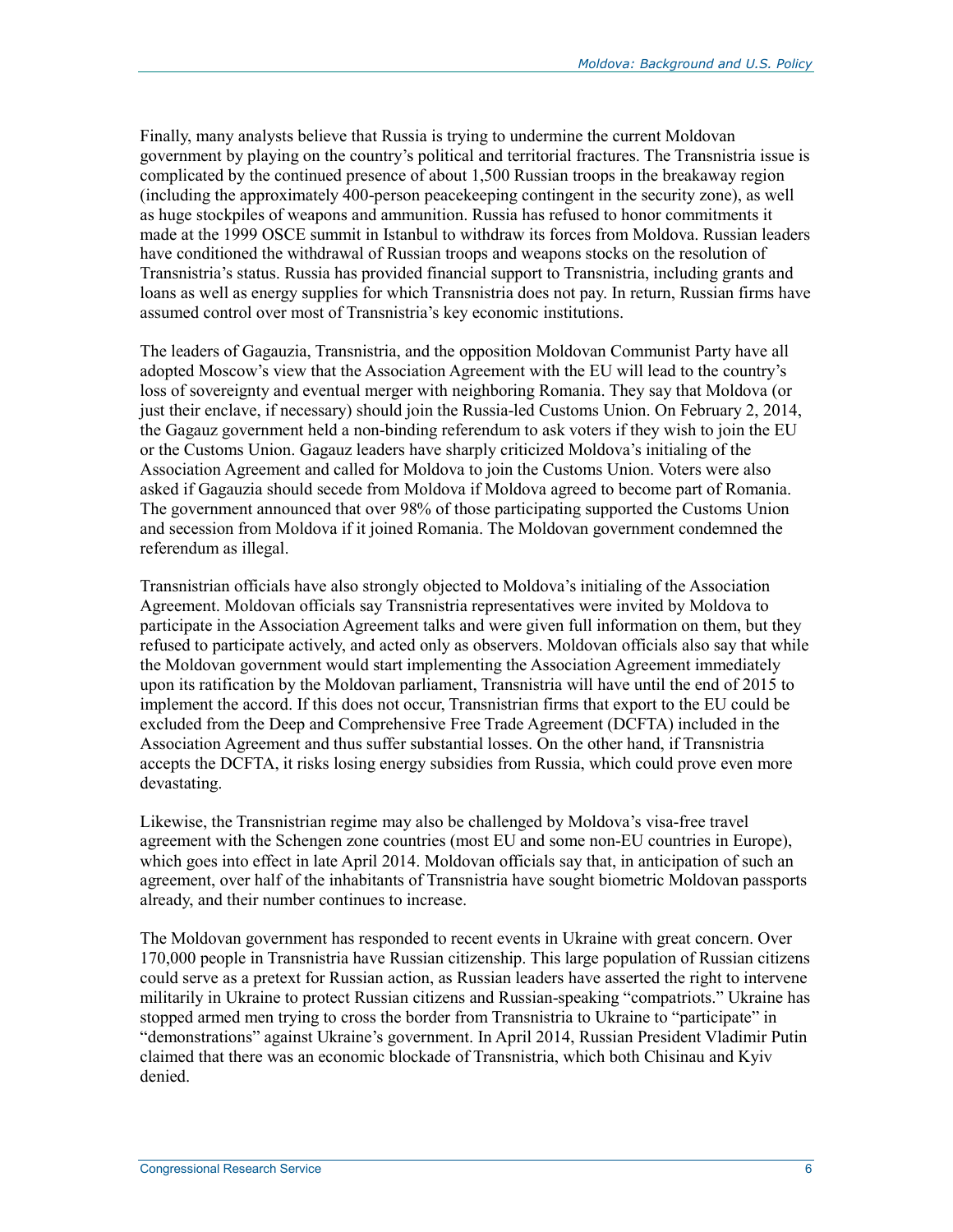In March 2014, NATO Supreme Allied Commander Europe General Philip Breedlove expressed concern that Russian forces could sweep across eastern and southern Ukraine to link up with Transnistria. Such a move, while very ambitious, would have the advantage of linking the region directly with Russia.

However, while Moscow has shown hostility toward the Moldovan government, it is unclear whether Russia would take military action against Moldova. Russia has so far continued to refuse to recognize Transnistria's independence and has continued to support the 5+2 talks. Many observers believe Russia will continue to try to turn Moldova away from a pro-Western orientation by using indirect tactics: de facto trade sanctions, increasing support for Transnistria and separatism in Moldova's Gagauzia region, and supporting the Communist opposition to the government in the run-up to Moldova's parliamentary elections in November. However, given that Russia has little left to lose in its relationship with the EU and United States due to its Ukraine policy, it cannot be ruled out that Russia may recognize Transnistria's independence in the future.

#### **NATO and the European Union**

As a self-declared neutral country, Moldova does not seek NATO membership, but participates in NATO's Partnership for Peace (PFP) program. Moldova's main foreign policy objective currently is to sign an Association Agreement with the EU. While the agreement would not recognize Moldova as an EU membership candidate, it would enhance EU-Moldova cooperation in many areas, including the establishment of a free trade zone. Moldova and the EU hope to sign the agreement in late June 2014. In April 2014, Moldova was also granted visa-free travel in the Schengen zone of countries (which includes most EU countries and some non-EU European countries).

From 2011 to 2013, Moldova was allocated 273.14 million Euro (\$372.9 million) in aid from the EU.<sup>2</sup> The aid is targeted at bolstering Moldova's reform efforts, including fostering good government, the rule of law, and the protection of fundamental freedoms. Other programs help Moldova improve its social protections, and its health care and education systems. EU aid also is allocated to help Moldova diversify its energy mix and improve energy efficiency. EU aid totals for Moldova for 2014-2020 are expected to be announced soon.

The EU has granted Moldova trade preferences that permit it to sell more of its wine and agricultural goods to the EU, enabling it to reduce its dependence on the Russian market. The EU is Moldova's largest trading partner, accounting for  $54\%$  of its trade. Russia accounted for  $12\%$ <sup>3</sup> Since 2005, an EU mission has helped to monitor Moldova's Transnistria border with Ukraine, in an effort to deter smuggling. Many Transnistrian companies have registered in Moldova in order to benefit from EU trade preferences, a move that it is hoped will reinforce Moldova's sovereignty.

Moldova hopes to become a candidate for EU membership. However, many EU member states are unlikely to accept Moldova as a candidate in the foreseeable future, due to Moldova's poverty and the EU's own internal challenges. Some EU countries may also be concerned that a

1

<sup>&</sup>lt;sup>2</sup> European Commission, European Neighbourhood and Partnership Instrument: Republic of Moldova National Indicative Program 2011-2013, at http://ec.europa.eu/world/enp/pdf/country/2011\_enp\_nip\_moldova\_en.pdf.

<sup>3</sup> See http://ec.europa.eu/trade/policy/countries-and-regions/countries/moldova, accessed April 21, 2014.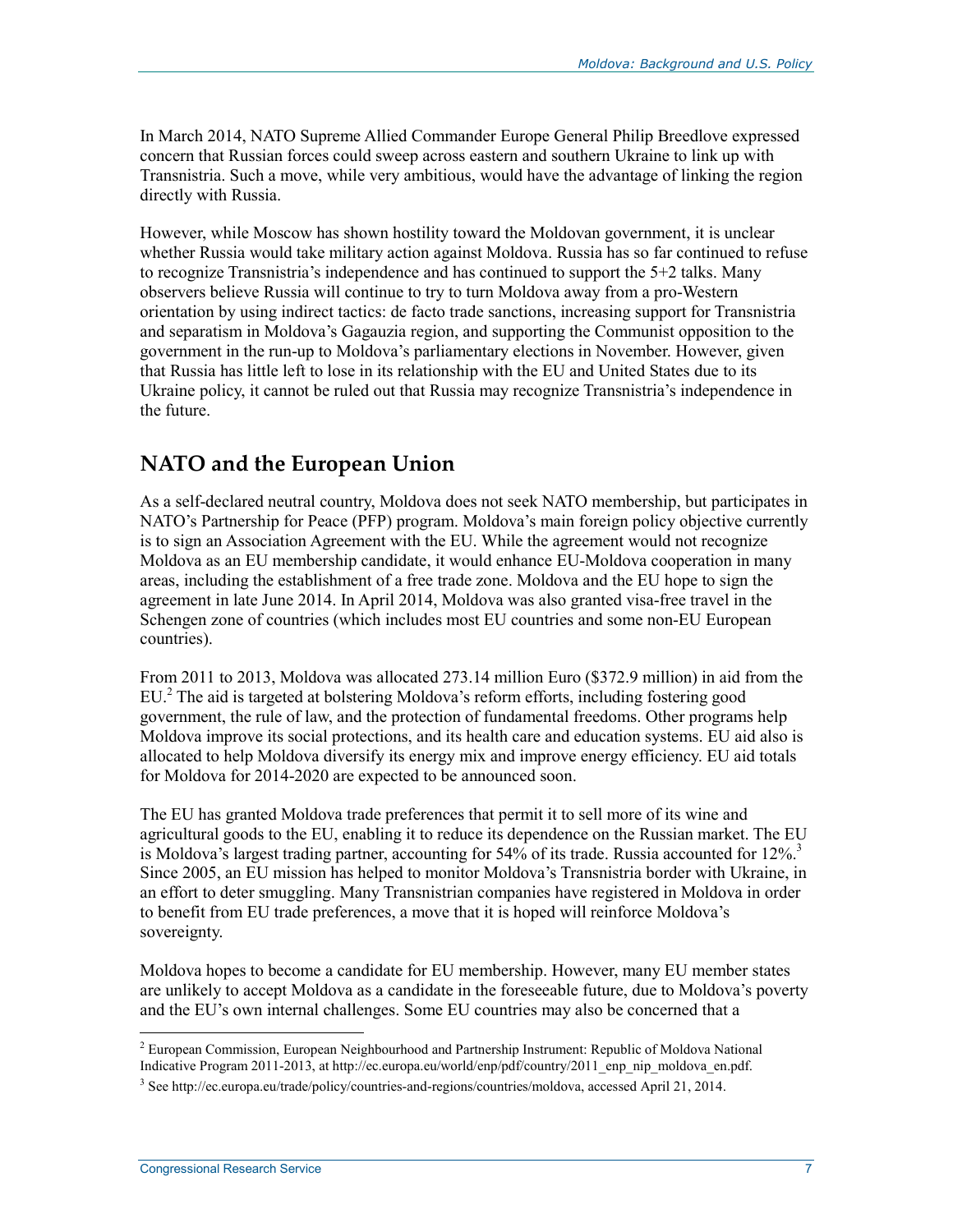Moldovan candidacy could set an unwelcome precedent for the possible candidacy of other former Soviet states, particularly Ukraine.

Moldova's ties with Romania are a sensitive issue in both countries. Many Romanians consider Moldovans in fact to be Romanians, and support the eventual unification of the two countries. Although most independent experts consider the "Moldovan language" to be Romanian, the issue is a matter of political controversy in Moldova. After the incorporation of Moldova into the Soviet Union during World War II, Soviet authorities promoted the idea of a separate Moldovan language (using the Cyrillic rather than the Latin script), as a means of countering possible secessionist ideas. Those favoring the term "Moldovan" tend to favor Moldova's independence or close ties with Russia. Many persons favoring the term "Romanian" support eventual union with Romania.

In a 1994 referendum, more than 90% of Moldovans rejected unification with Romania. Recent opinion polls in Moldova show that Moldovan support for union with Romania remains at less than 10%. The most significant pro-Romanian party in Moldova, the Liberal Party, won about 10% of the vote in the last parliamentary election, and had to downplay pro-union views to avoid harming its electoral chances. However, it should be noted that Romania's 2007 entry into the EU led to hundreds of thousands of Moldovan applications to Romania for dual Romanian-Moldovan citizenship. Over 400,000 Moldovans had Romanian citizenship in 2012, according to a survey by the Soros Romania Foundation.

The Moldovan government has moved to improve relations with Romania, which deteriorated sharply under the Communists. It signed an agreement with Romania to liberalize small-scale border traffic, and removed barbed wire obstructions from the border dating from the Soviet period. In 2010, Romania agreed to provide 100 million Euro in aid to Moldova over the following three years. Moldova and Romania are planning to build a gas pipeline between the two countries. It is hoped that the pipeline will help Moldova to reduce its energy dependence on Russia.

## **U.S. Policy**

The United States and Moldova have enjoyed good relations since the country's independence in 1991. U.S. officials have repeatedly expressed support for Moldova's sovereignty and territorial integrity within its internationally recognized borders. In a signal of U.S. support, Secretary of State John Kerry visited Moldova on December 4, 2013, to congratulate the country on initialing its Association Agreement with the EU. Kerry said the United States would sponsor a trip by Moldovan winemakers to research opportunities in the U.S. market and that the United States would partner with Sweden on energy efficiency projects in Moldova. The United States and the EU are working to enhance market opportunities for wine and other Moldovan products in part in order to reduce the impact of possible future Russian embargoes.

On March 3, Prime Minister Leanca met with President Obama, Vice President Biden, and Secretary Kerry in Washington. During a visit to Moldova on March 30, Assistant Secretary of State Victoria Nuland confirmed U.S. support for Moldova's path toward European integration and for continued U.S. aid for anti-corruption efforts, strengthening border security (for which Ms. Nuland announced an additional \$10 million in U.S. aid), boosting Moldovan exports (including Moldovan wines), energy security, and other areas.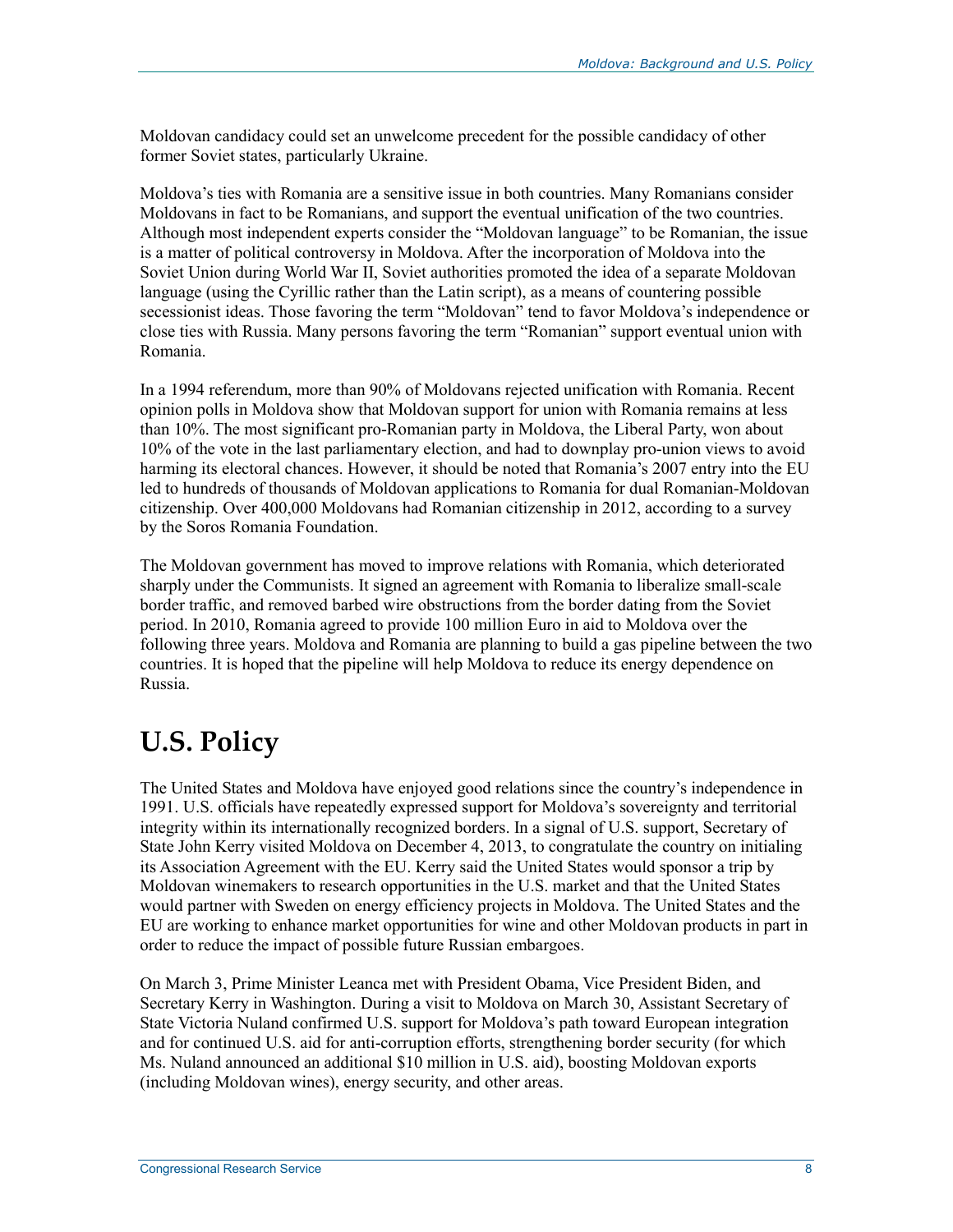According to State Department figures, the United States provided \$21.855 million in foreign aid to Moldova in FY2013 and an estimated \$20.66 million for FY2014. Before Ms. Nuland's visit in late March, the Administration requested \$20.23 million in assistance for Moldova for FY2015. U.S. aid is aimed at helping Moldova fight corruption and transnational crime, including trafficking in persons. U.S. assistance also supports independent media and non-governmental organizations in Moldova, as well as rule of law programs. Other U.S. aid is aimed at improving the business climate in Moldova, and helping the country diversify its exports. Moldova receives very modest U.S. security assistance: an estimated \$1.25 million in Foreign Military Financing in FY2014, as well as \$750,000 in IMET military training funds. U.S. security assistance is used to develop Moldova's peacekeeping capacity and interoperability with NATO.

This aid does not include assistance Moldova has been receiving since 2010 under a five-year, \$262 million grant from the Millennium Challenge Corporation. This assistance is being used to improve Moldova's road network and its irrigation systems in order to boost the country's agricultural exports.

In testimony before the Europe Subcommittee of the Senate Foreign Relations Committee on April 10, Assistant Secretary Nuland said the Moldovan government needs to strengthen its efforts to educate the Moldovan public on the benefits of association with the EU. Experts have noted that Moldova has not done enough to expand communications in the Russian language, to supplement current efforts heavily weighted toward Romanian/Moldovan. Nuland also stressed that Moldova needs to continue its fight against corruption. Some observers are concerned that Moldovan leaders could incorrectly believe that, for geopolitical reasons, the United States and the EU would tacitly excuse corruption and other reform shortcomings in order to support a "pro-Europe" government against their "pro-Russia" opponents.

In June 2012, the Congressional Moldova Caucus was formed, in order to promote U.S.-Moldova cooperation on a wide range of issues, including Euro-Atlantic integration and granting of Normal Trade Relations status for Moldova (which was achieved in 2012). Since 1999, Moldova and the state of North Carolina have worked together in such areas as civil emergency, expansion of markets, and cultural, scientific, and academic exchanges.

The United States has called on Russia to withdraw troops from Transnistria deployed there without the consent of the Moldovan government. The United States refused to ratify the adapted Conventional Forces in Europe (CFE) treaty until several conditions were met, including the withdrawal of Russian troops from Moldova. In 2007, Russia suspended its observance of the CFE Treaty, attributing the move to the failure of the United States and other countries to ratify the adapted treaty.

The United States has called for continued cooperation on weapons proliferation and trafficking in persons. In 2003, the United States imposed missile proliferation sanctions on two Moldovan firms for transferring equipment and technology to Iran. The 2013 State Department Trafficking in Persons report notes that Moldova is a source of women and girls trafficked for commercial sexual exploitation, as well as men and women for forced labor. Moldova is a "Tier 2" country. Tier 2 denotes a country that "does not fully comply with the minimum standards for the elimination of trafficking," but is "making significant efforts to do so."

U.S. aid has helped Moldova interdict attempted sales of highly-enriched uranium (HEU). In an incident in June 2011, Moldovan police, including some officers who had received U.S. counter